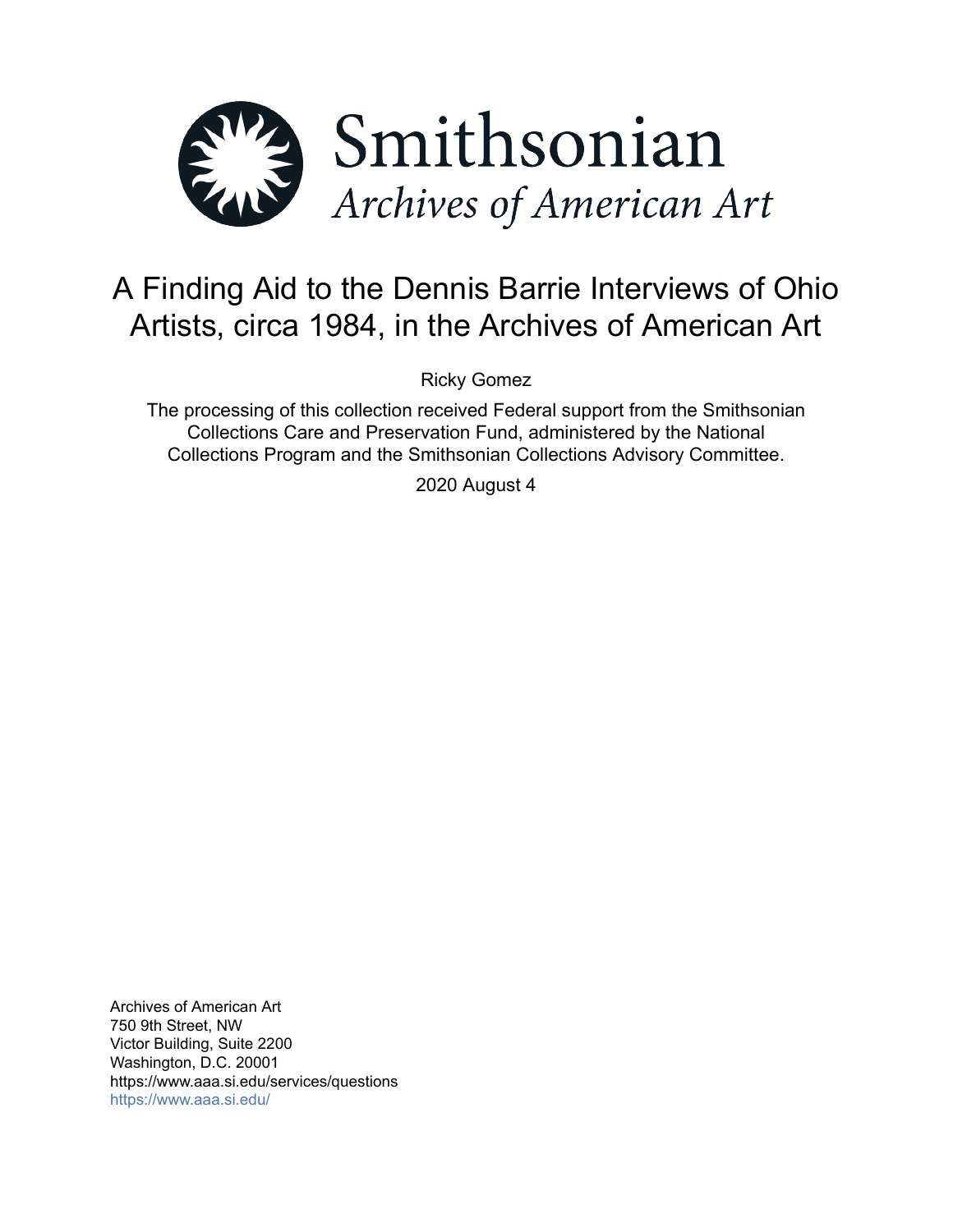## **Table of Contents**

<span id="page-1-0"></span>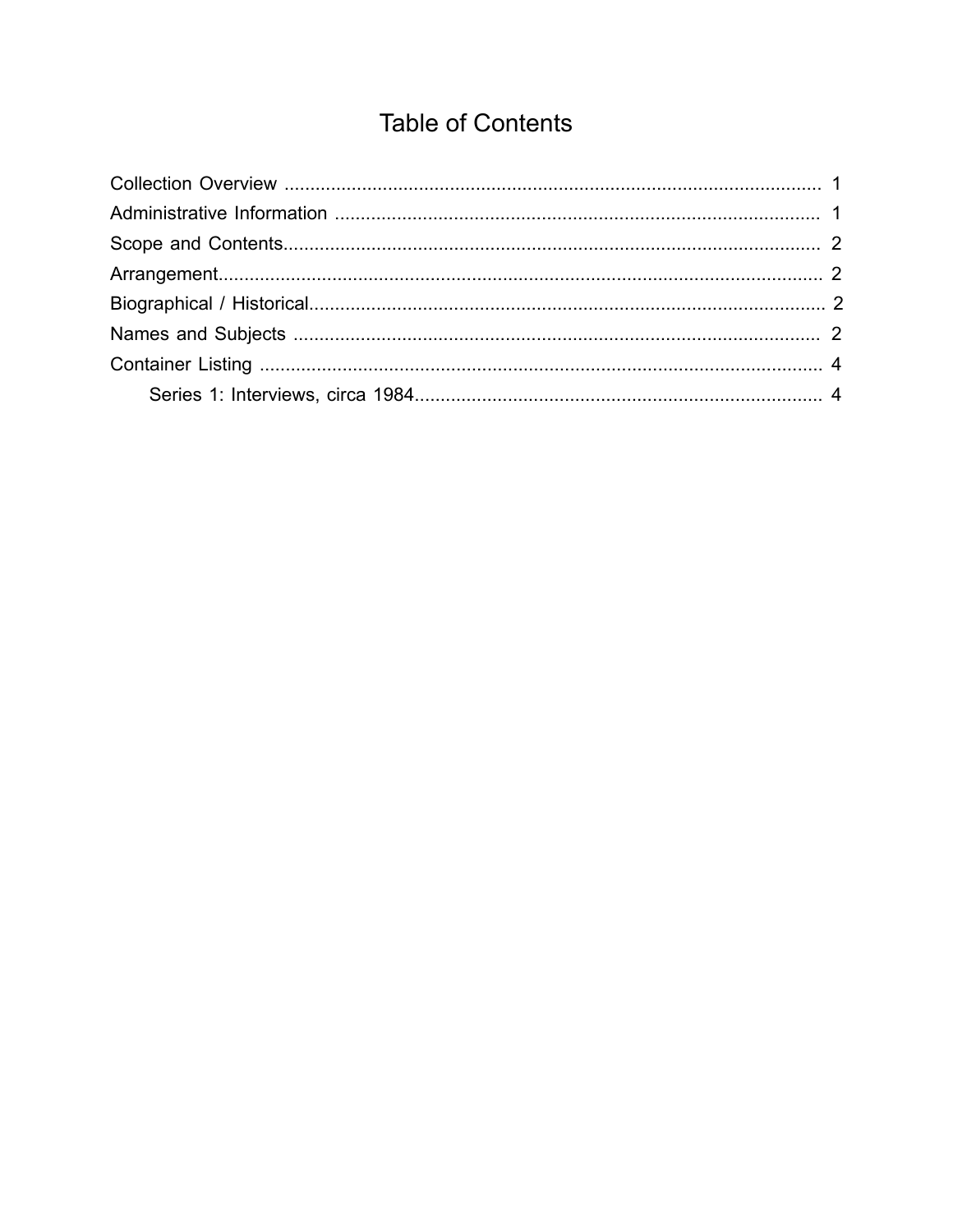## <span id="page-2-0"></span>**Collection Overview**

| <b>Repository:</b> | Archives of American Art                                                                                                                                                                                                                                                                                                                                                                                                                                                                                                                                                                                                                                                                                                                           |  |  |
|--------------------|----------------------------------------------------------------------------------------------------------------------------------------------------------------------------------------------------------------------------------------------------------------------------------------------------------------------------------------------------------------------------------------------------------------------------------------------------------------------------------------------------------------------------------------------------------------------------------------------------------------------------------------------------------------------------------------------------------------------------------------------------|--|--|
| Title:             | Dennis Barrie Interviews of Ohio Artists                                                                                                                                                                                                                                                                                                                                                                                                                                                                                                                                                                                                                                                                                                           |  |  |
| Date:              | circa 1984                                                                                                                                                                                                                                                                                                                                                                                                                                                                                                                                                                                                                                                                                                                                         |  |  |
| Identifier:        | AAA.barrdenn                                                                                                                                                                                                                                                                                                                                                                                                                                                                                                                                                                                                                                                                                                                                       |  |  |
| Creator:           | Barrie, Dennis                                                                                                                                                                                                                                                                                                                                                                                                                                                                                                                                                                                                                                                                                                                                     |  |  |
| Extent:            | 2 Linear feet                                                                                                                                                                                                                                                                                                                                                                                                                                                                                                                                                                                                                                                                                                                                      |  |  |
| Language:          | English.                                                                                                                                                                                                                                                                                                                                                                                                                                                                                                                                                                                                                                                                                                                                           |  |  |
| Summary:           | The Dennis Barrie interviews of Ohio artists measures 2.0 linear feet<br>and date from circa 1984. Video recordings with five Ohio artists,<br>originally titled the "Artists in Residence Series," were produced by the<br>New Organization for the Visual Arts in conjunction with the Archives<br>of American Art. Dennis Barrie, Midwest Director of the Archives of<br>American Art, interviews painters Patricia Zinsmeister Parker and Ken<br>Nevadomi, sculptor John Clague, fiber artist Wenda Von Weise, and<br>ceramicist George Roby. Each discusses their background, training,<br>lifestyle, and problems they've faced as artists. The videocassette<br>recordings are dated 1984, but the interviews may have occurred in<br>1980. |  |  |

## <span id="page-2-1"></span>**Administrative Information**

#### Acquisition Information

A project of the New Organization of the Visual Arts and Archives of American Art, Smithsonian Institution. The interviews were conducted by Dennis Barrie, Director of the Midwest Office of the Archives of American Art.

#### Available Formats

All of the video recordings in the collection were digitized for research access in 2010 and are available at Archives of American Art offices.

#### Processing Information

The collection was processed, and a finding aid prepared by Ricky Gomez in 2020.

#### Preferred Citation

Dennis Barrie interviews with Ohio artists, circa 1984. Archives of American Art, Smithsonian Institution.

#### **Restrictions**

This collection is open for research. Access to original papers requires an appointment and is limited to the Archives' Washington, D.C. Research Center. Researchers interested in accessing audiovisual recordings in this collection must use access copies. Contact References Services for more information.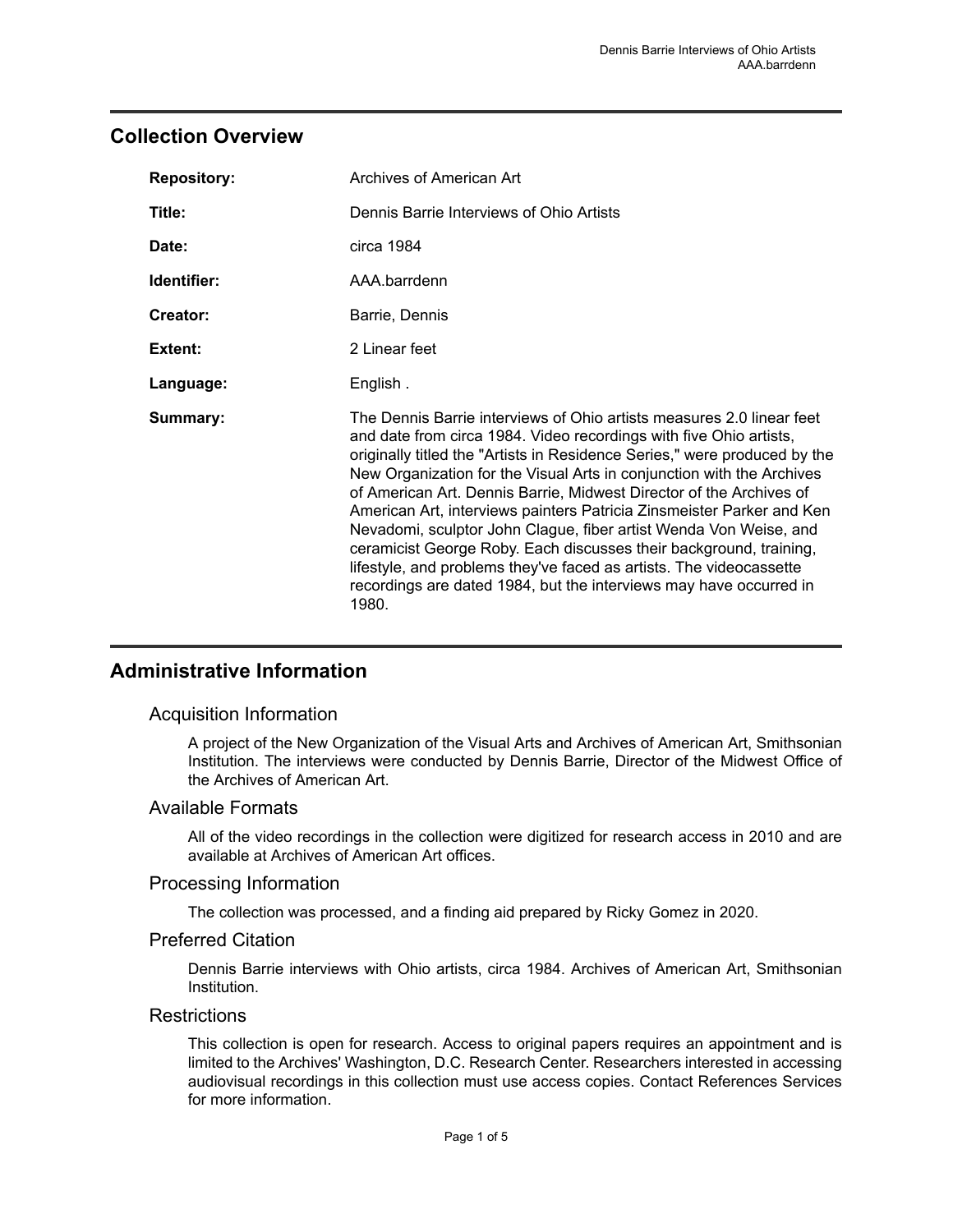#### Terms of Use

The Archives of American Art makes its archival collections available for non-commercial, educational and personal use unless restricted by copyright and/or donor restrictions, including but not limited to access and publication restrictions. AAA makes no representations concerning such rights and restrictions and it is the user's responsibility to determine whether rights or restrictions exist and to obtain any necessary permission to access, use, reproduce and publish the collections. Please refer to the [Smithsonian's](https://www.si.edu/termsofuse) Terms of Use for additional information.

## <span id="page-3-2"></span>**Biographical / Historical**

Dennis Barrie was the Director for the Midwest Office of the Archives of American Art in the 1970s and 1980s.

## <span id="page-3-0"></span>**Scope and Contents**

The Dennis Barrie interviews of Ohio artists measures 2.0 linear feet and date from circa 1984. Video recordings with five Ohio artists, originally titled the "Artists in Residence Series," were produced by the New Organization for the Visual Arts in conjunction with the Archives of American Art. Dennis Barrie, Midwest Director of the Archives of American Art, interviews painters Patricia Zinsmeister Parker and Ken Nevadomi, sculptor John Clague, fiber artist Wenda Von Weise, and ceramicist George Roby. Each discusses their background, training, lifestyle, and problems they've faced as artists. The videocassette recordings are dated 1984, but the interviews may have occurred in 1980.

## <span id="page-3-1"></span>**Arrangement**

The collection is arranged as one series.

## <span id="page-3-3"></span>Names and Subject Terms

This collection is indexed in the online catalog of the Smithsonian Institution under the following terms:

Subjects:

Artists -- Ohio -- Interviews Ceramicists -- Ohio -- Interviews Fiber artists -- Ohio -- Interviews Sculptors -- Ohio -- Interviews

Types of Materials:

Interviews Video recordings

Names:

Clague, John, 1928- Nevadomi, Ken, 1939- New Organization for the Visual Arts (Ohio) Parker, Patricia Zinsmeister, 1934- Roby, George Von Weise, Wenda, 1941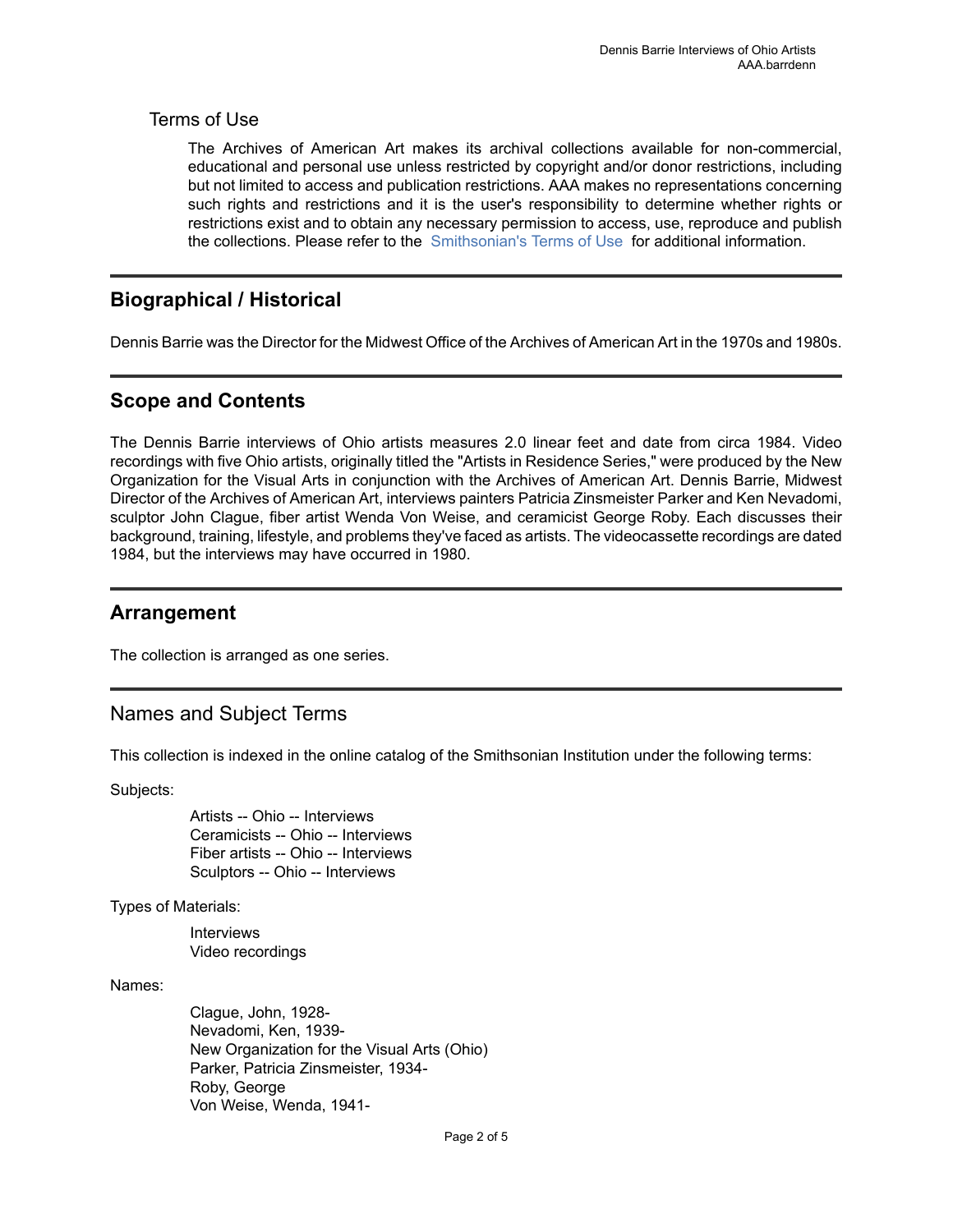Occupations:

Painters -- Ohio -- Interviews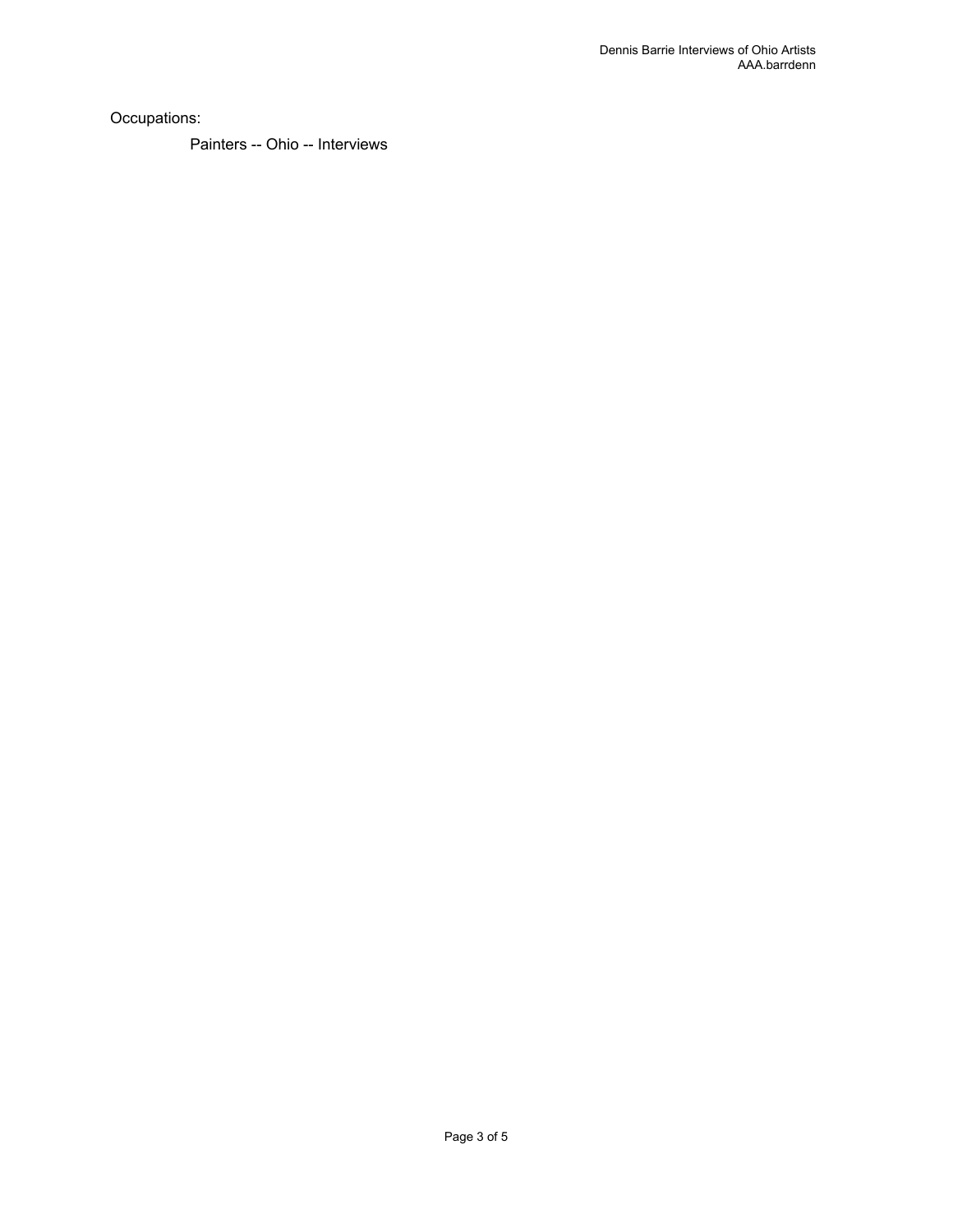## <span id="page-5-0"></span>**Container Listing**

## <span id="page-5-1"></span>Series 1: Interviews, circa 1984

#### *2 Linear feet (Boxes 1-2)*

Scope and Contents: The Dennis Barrie interviews of Ohio artists were produced by the New Organization for the Visual Arts in conjunction with the Archives of American Art. The project was originally titled the "Artists in Residence Series." Dennis Barrie, Midwest Director of the Archives of American Art, in five separate videos, interviews Ohio artists, including painters Patricia Zinsmeister Parker and Ken Nevadomi, sculptor John Clague, fiber artist Wenda Von Weise, and ceramicist George Roby. Each discusses their background, training, lifestyle, and problems they've faced as artists. The videos are dated 1984, but may have orignally been created in 1980. Production included Paula L. Grooms, producer, and videographers, Howard J. Schwartz, Eric P. Caldwell.

| Box 1, Folder 1 | "Artists in Residence Series" Demo Tape, 1984 July 31<br>1 Videocassettes (U-matic) |
|-----------------|-------------------------------------------------------------------------------------|
| Box 1, Folder 2 | John Clague, Master Copy, 1984 February 14<br>1 Videocassettes (U-matic)            |
| Box 1, Folder 3 | John Clague, 1984 October 3<br>1 Videocassettes (U-matic)                           |
| Box 1, Folder 4 | John Clague, undated<br>2 Videocassettes (VHS)                                      |
| Box 1, Folder 5 | Ken Nevadomi, Master Copy, undated<br>1 Videocassettes (U-matic)                    |
| Box 1, Folder 6 | Ken Nevadomi, 1984 October 3<br>1 Videocassettes (U-matic)                          |
| Box 1, Folder 7 | Ken Nevadomi, undated<br>2 Videocassettes (VHS)                                     |
| Box 1, Folder 8 | Patricia Zinsmeister Parker, Master Copy, undated<br>1 Videocassettes (U-matic)     |
| Box 1, Folder 9 | Patricia Zinsmeister Parker, 1984 October 3<br>1 Videocassettes (U-matic)           |
| Box 2, Folder 1 | Patricia Zinsmeister Parker, undated<br>1 Videocassettes (U-matic)                  |
| Box 2, Folder 2 | Patricia Zinsmeister Parker, undated                                                |